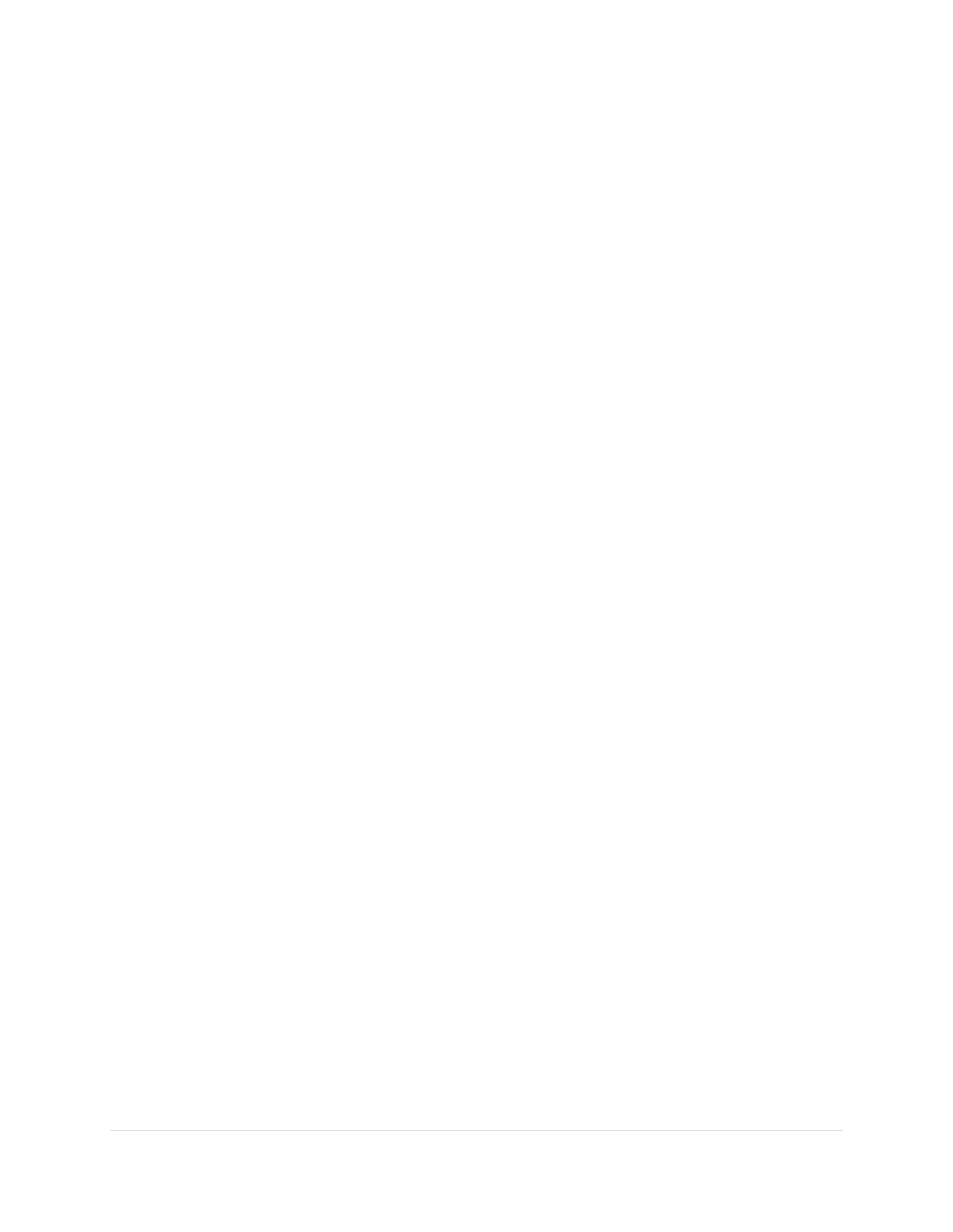## **Contents**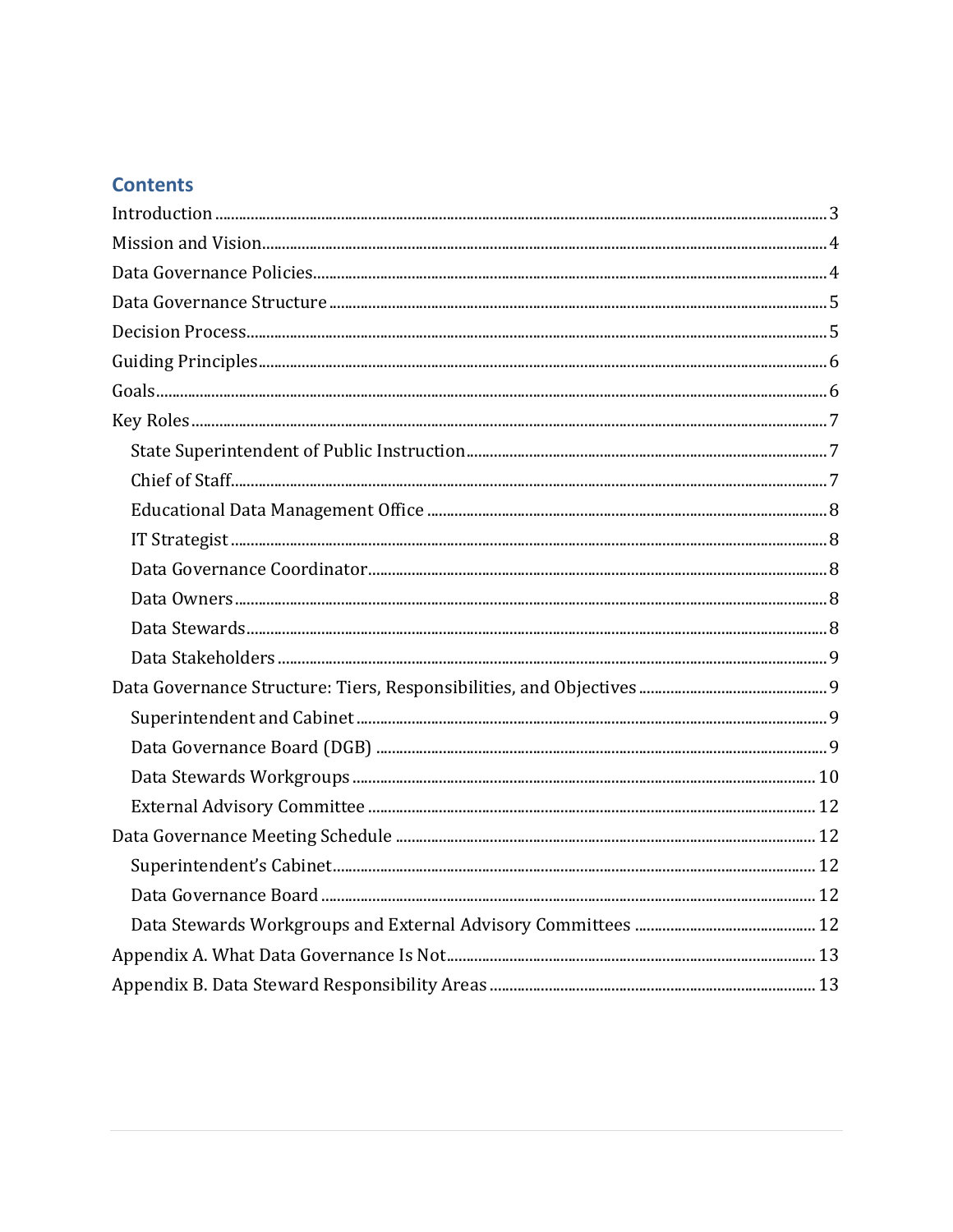## <span id="page-3-0"></span>**Introduction**

The Oklahoma State Department of Education's (OSDE) Data Governance Program is an internal operational function that supports decision-making by leaders at all levels within OSDE. The data governance process is applicable to all processes and systems that collect, analyze, disseminate, and store data; and includes anything that affects the agency's ability to perform these functions. The ability of OSDE to use data for decision-making is reliant on the availability, usability, integrity, and security of the data. A shortfall in any of these areas will degrade decision-making capabilities.

According to The Data Governance Institute, "Business needs drive information needs, which drive technology strategies and approaches." But what does this really mean? Business needs are the tasks done everyday to support school districts, teachers, and students. The business need may be distributing funds, processing grants, or developing future legislation. Each of these business needs has an information need: to know *something* so the right decision can be made. And how that *something* is learned drives the technology so that the information is received in a format that is accurate, usable, and relevant to the business need or problem for which a solution is being developed.

OSDE is a complex agency and identifying the information requirements of its stakeholders and then delivering the data is challenging. The needs and the focus will vary among the various stakeholder groups. Data governance is the process that matches stakeholder needs with the appropriate data owner(s) within the agency to provide the right information. Data governance also serves to coordinate the overlap between the business functions of OSDE and the information technology functions of OMES. The collaboration between OSDE and OMES creates an enterprise solution for stakeholders, not simply an agency solution.

An effective data governance program brings an enterprise-wide focus to data-related matters and ensures that division or process-specific silos do not exist without consideration of their role within the larger system. OSDE manages data governance as an enterprise-wide program rather than as a series of disconnected, one-off projects.

Data governance provides and enforces enterprise-wide data standards, common vocabulary, reports, and the development and use of standardized data. It enables OSDE to more easily integrate, synchronize and consolidate data from different OSDE divisions. In addition, it facilitates the exchange of data with other agencies and organizations in the state (as legally required or permissible) in a consistent format, allowing for better and more secure communication through shared or known terms and report layouts.

Effective data governance makes the agency more efficient by reducing costs, establishing accountability, ensuring transparency and building standard, repeatable processes regarding data activities and communication. To do so, however, the data governance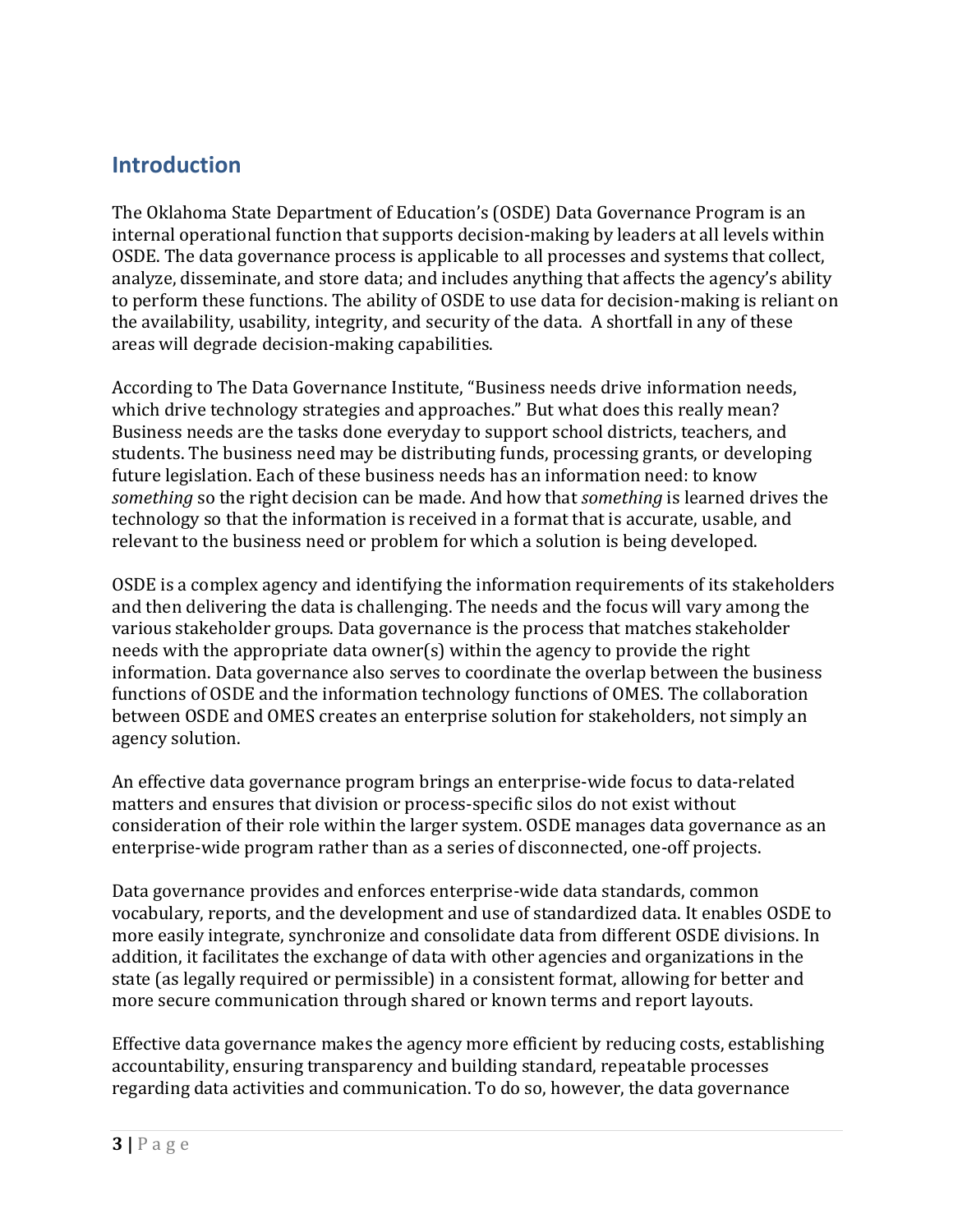program requires active and ongoing participation and commitment of executive leadership, business owners, enterprise data management, federal program areas and IT, as well as consultation with external education stakeholders.

In order for its data governance program to be effective and to accomplish the agency's mission, the State Superintendent of Public Instruction and the Executive Cabinet must ensure personnel, policies, procedures and organizational structures are in place to make data accurate, consistent and secure.

## <span id="page-4-0"></span>**Mission and Vision**

**Mission**. To ensure that the highest quality data are collected, analyzed and made available to key stakeholders through coordinated efforts for the purposes of improving efficiency, protecting privacy and enabling better decision-making by policymakers and educators.

**Vision**. OSDE benefits from using governance to define and implement a robust information management system that meets existing and long-term needs of both internal and external stakeholders. Key aspects of a strong information management system include

- 1. Data Management identify essential data elements to be used in local, state and federal reporting requirements; define and standardize those elements for reliable and valid use across districts and in multiple reports; and design and deploy effective and efficient collection and storage processes that ensure security, privacy and appropriate integration across programs and from multiple data sources.
- 2. Technology identify and implement efficient and state of the art technological solutions that ensure easy integration, interoperability, privacy, secure access and easy analyses.
- 3. Valid and Reliable Analyses Provide controlled access and use, particularly by OSDE staff, that enables timely, reliable and valid analyses to prepare state and federal reports and conduct necessary continuous improvement program evaluations that support increased student achievement.

## <span id="page-4-1"></span>**Data Governance Policies**

The data governance policies serve as the backbone of the data governance program and ensure that the governing of data is *not optional*. The State Superintendent of Public Instruction will approve all data governance policies that best support the OSDE data systems and protect student privacy. The Superintendent will make recommendations to the Governor and State Board of Education as required by law.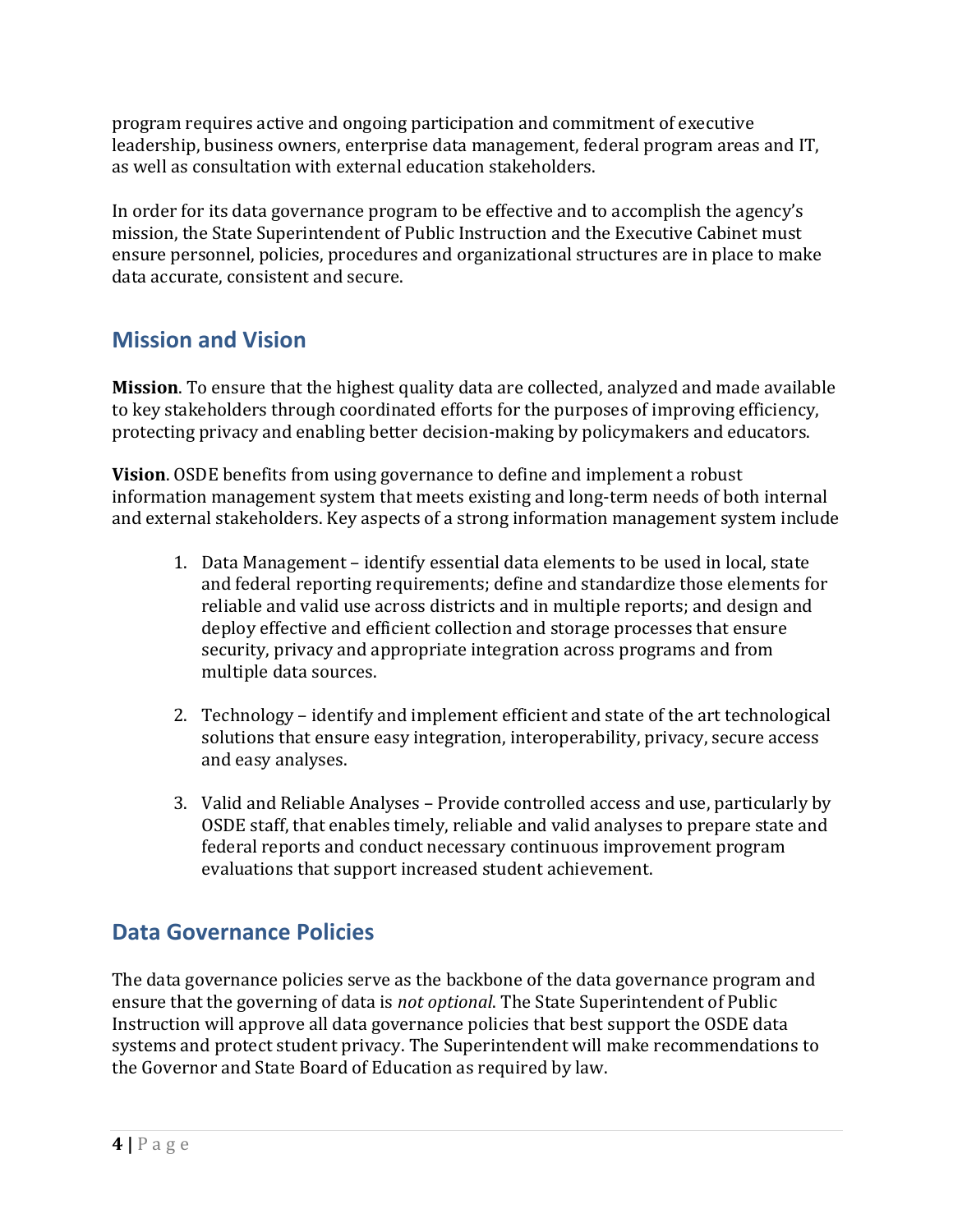## <span id="page-5-0"></span>**Data Governance Structure**

The OSDE's data governance program is planned, managed and implemented through a three-tiered structure under the leadership of the State Superintendent of Public Instruction who has ultimate review and decision-making authority. Each tier consists of individuals and processes that address student privacy, data quality, data management, data policies, business process management and risk management surrounding the handling of data. Each tier has clearly outlined responsibilities for implementing and enforcing policies and guidance involving data (see figure below).

Issues, policy and solution recommendations escalate up through this structure to the State Superintendent; implementation flows down from the State Superintendent to the Data Governance Board (DGB) and then to the Data Stewards Workgroups as necessary.



\*examples of workgroups - some may be engaged long-term and others short-term - may include agency & non-agency representatives

## <span id="page-5-1"></span>**Decision Process**

While ultimate authority and responsibility lie with the Superintendent, data governance decisions involve many people.

- The Cabinet and the DGB advise the Superintendent.
- Input is received from local and statewide stakeholders (e.g., districts, legislature, and SBOE) as needed.

Data owners and data stewards are responsible for determining necessary changes for compliance with state and federal mandates or Superintendent rulings, and for making recommendations through the governance structure.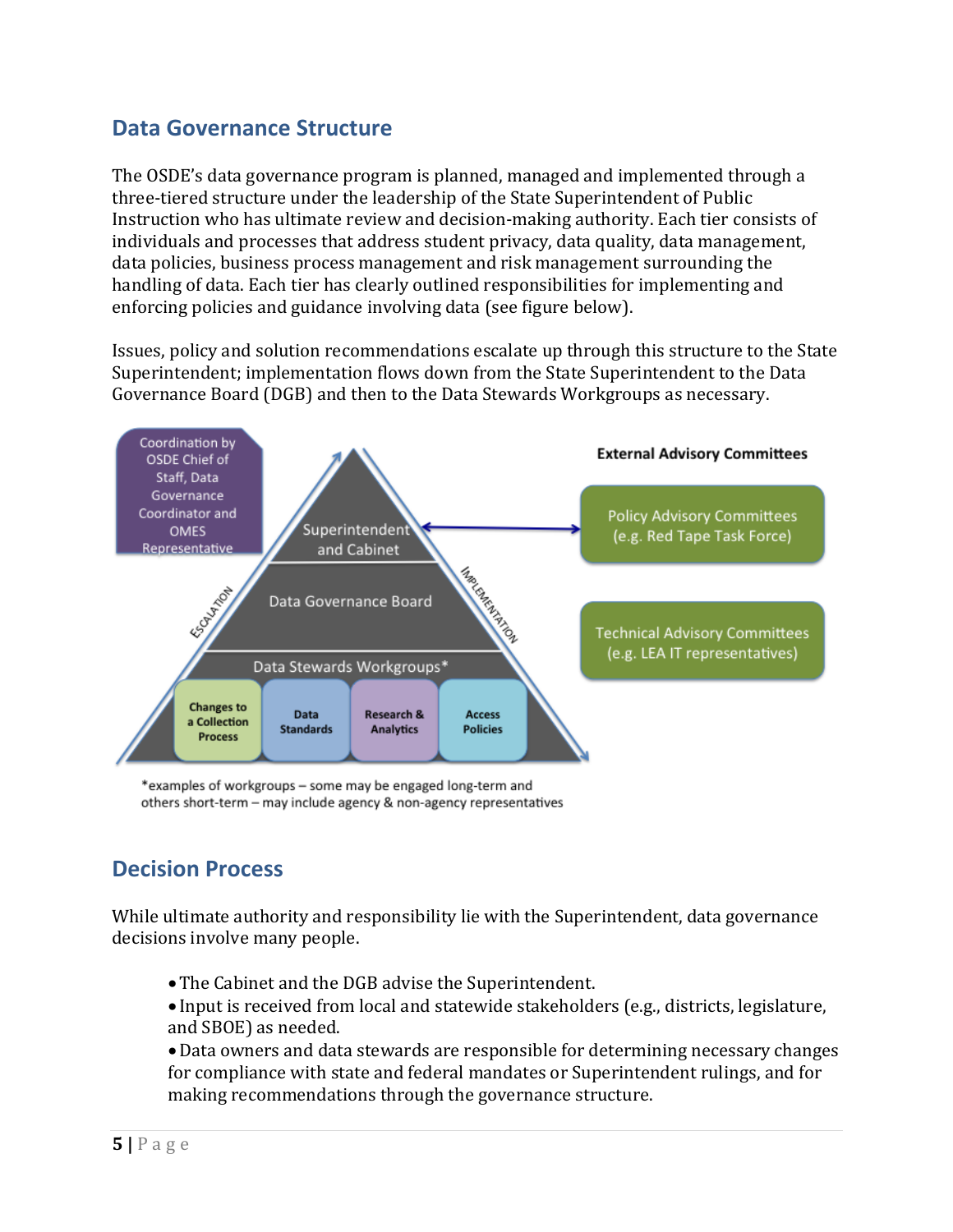Data Steward Workgroups convene as needed to trouble shoot and find potential solutions for data issues and make detailed recommendations to DGB.

The Superintendent will advise the legislature and SBOE as required, particularly when new data collections are warranted.

 Local Education Agencies are required to meet state reporting requirements, but are required to procure their own data system hardware, software and decision support systems.

# <span id="page-6-0"></span>**Guiding Principles**

- Ethics and security will be a part of every decision the group makes.
- Student privacy will be a primary consideration for all decisions.
- Members are empowered to make policy recommendations from an agency-wide perspective.

## <span id="page-6-1"></span>**Goals**

OSDE has several goals that must be met in the near-term to position the agency to meet its mission. These goals will be the data governance program's initial focus and all effort and resources will be directed toward their successful completion.

- **Student Data Privacy.** Protect the privacy of student data. Identify and label all data elements that contain PII. Create efficient and effective policies around data access, data use, and data release.
- **Data Accessibility.** Provide appropriate access to data across OSDE. Create policies and procedures that give OSDE staff appropriate access to data based on job function, while maintaining compliance with state and federal law.
- **Data Content.** Understand all of the data collected and used by OSDE. Each program area should gain a better understanding of its respective data through the process of documenting it in the DataSpecs tool.
- **Application Use.** Increase capacity for extracting data from existing applications. Program areas should understand the functionality of the applications they use to collect data. This includes gaining the ability to extract data from those applications for the purposes of producing reports by using queries.
- **Data Manipulation.** Reduce reliance on OMES and increase OSDE's capacity to manipulate data. Provide training to OSDE staff in order to expand the ability to query, sort, filter, organize and present data that meets the needs of stakeholders.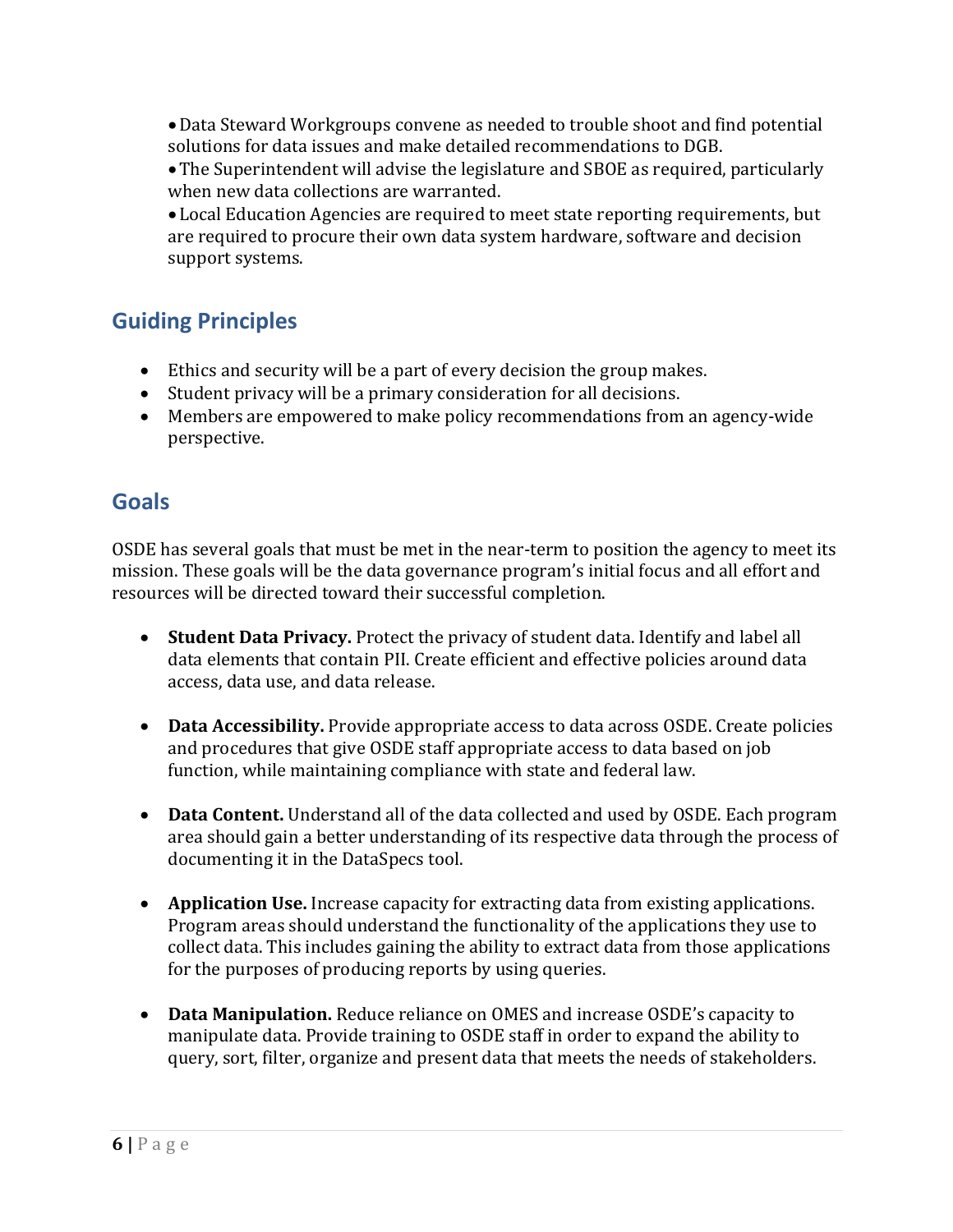- **Data Definitions.** Define every data element collected by OSDE. Create a consistent format for data definitions and create a definition for every data element collected by OSDE that is clear and consistent with the chosen format.
- **Data and IT Strategic Plan.** Create a data and IT Strategic Plan and communicate it across the agency. Executive leadership should create a clear and strategic plan that clearly outlines the goals for and path toward improving OSDE's data and IT initiatives.
- **Resource Management.** Prioritize and increase transparency around the use of IT resources. Develop consistent processes for initiating new projects and enhancements and for governing data collection and dissemination. Include all OSDE staff in these processes in order to properly track resources and create transparency around their use.
- **Business Rules.** Establish business rules that ensure all of OSDE's data conforms to identified standards of quality, consistency and sharability. Develop, document, publish and implement business rules that clearly outline actions and constraints around creating, updating, deleting, and distributing data.
- **Data, Technology, and Information Flow.** Articulate the flow of data, technology and information within the agency. Create and make public a data system diagram that illustrates the flow and use of data and information between systems and program areas throughout the agency. Additionally, document how all data collections are created, updated, managed and integrated; how technology is managed cooperatively between OSDE and OMES; and how information is derived from data.

# <span id="page-7-0"></span>**Key Roles**

While everyone within OSDE is responsible for appropriately participating in data governance, individuals or groups with key roles include:

## <span id="page-7-1"></span>**State Superintendent of Public Instruction**

The State Superintendent holds the ultimate decision-making authority over data, technology, and information systems, including the data governance program.

## <span id="page-7-2"></span>**Chief of Staff**

The Chief of Staff is the Superintendent's designee to coordinate and synchronize the development of the data, technology, and information systems and structure to effectively support OSDE's strategic plan. This ensures that all actions within the data governance process are aligned to support the agency, stakeholder, and ultimately provide a positive impact on teaching and learning in the classroom.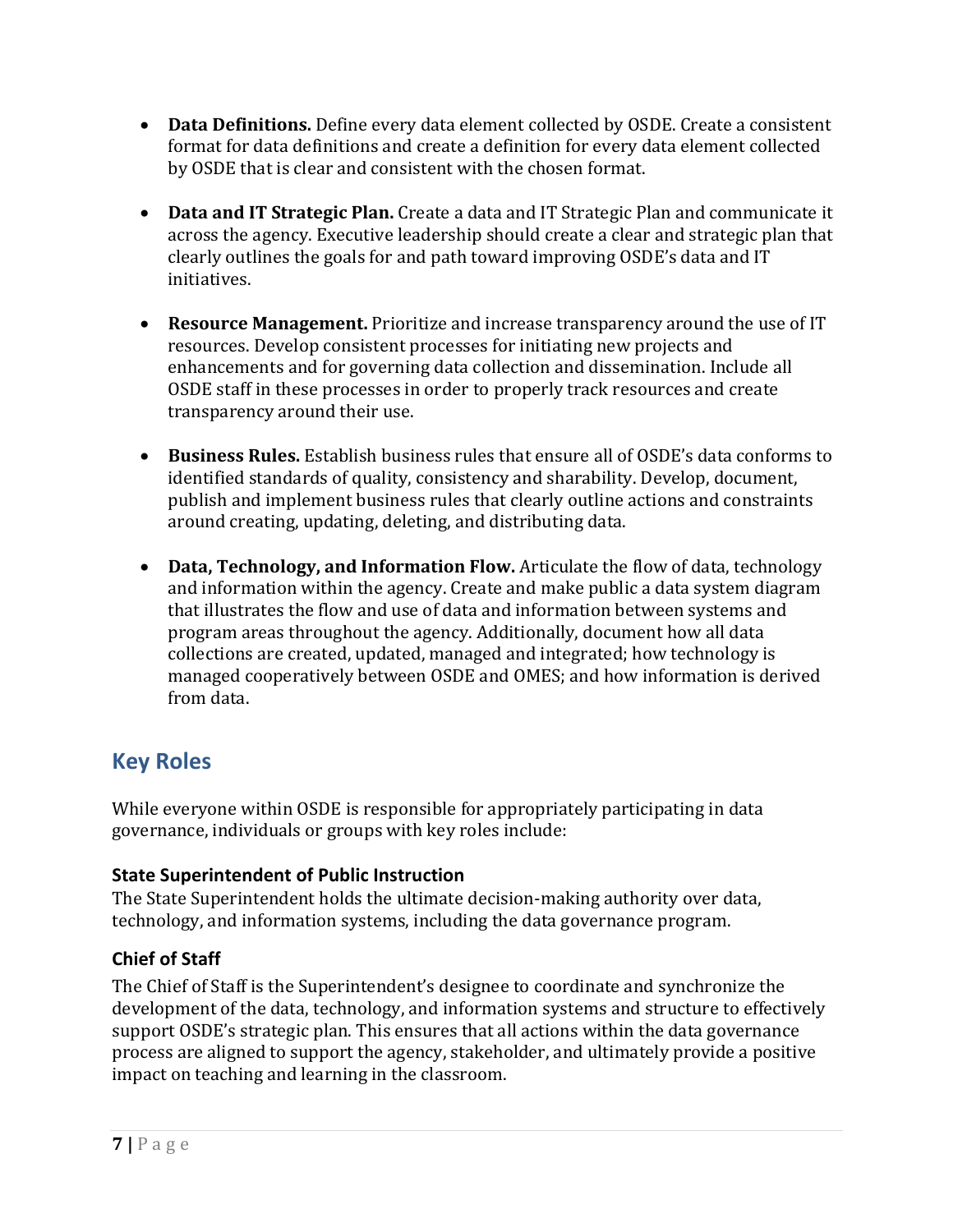## <span id="page-8-0"></span>**Educational Data Management Office**

The Educational Data Management Office (EDMO) is made up of data coordinators and analysts each of whom has expertise in and works closely with particular program area within OSDE. The purpose of the EDMO is to bring each of those areas of expertise together to develop a complete understanding of the OSDE's data and system architectures and to ensure interagency coordination of data collection and use. The data coordinators and analysts are the agency's over-arching data experts and are integral to the data governance program. The data coordinators and analysts are responsible for participating alongside program area data stewards in workgroups designed to address specific data-related issues. In addition, the EDMO serves as the conduit between OSDE departments (content specialists in specific program areas) and OMES IT developers and programmers.

## <span id="page-8-1"></span>**IT Strategist**

The IT Strategist is an OMES position that provides technical expertise and guidance to the data governance program. This position is integral to ensuring the synchronization of the data requirements and business practices with the IT systems and applications. This mutual understanding of capabilities and requirements assists in the development of systems that fully support the business requirements and prevents the misuse of IT resources. This collaboration between OSDE and OMES in the data governance process provides for the best IT solutions at the lowest cost at the right time.

## <span id="page-8-2"></span>**Data Governance Coordinator**

The data governance coordinator is responsible for coordinating the data governance program and its activities and facilitating the DGB and data stewards workgroup meetings. This includes providing support to all committees, drafting data governance documents, disseminating materials and information and coordinating certain data-related initiatives such as documenting metadata and refining data-related processes and procedures. The data governance coordinator serves as the conduit to the chief of staff who reports to the Superintendent and provides the Cabinet with status reports, recommendations from the DGB, and escalated data issues that cannot be resolved by the DGB. In addition, the data governance coordinator manages data governance goals and action items and documents policies and processes.

#### <span id="page-8-3"></span>**Data Owners**

Data owners are executive and program directors at OSDE who serve on the DGB. They are the individuals within the agency ultimately responsible for defining, collecting, protecting and providing access to data.

#### <span id="page-8-4"></span>**Data Stewards**

Data stewards are employees in program areas that work directly with data. They are subject matter experts and the most knowledgeable authorities on data and programspecific database systems as well as the business processes that use the data. Data stewards also include OSDE and OMES data architects, database administrators and technical end users who work closely with data.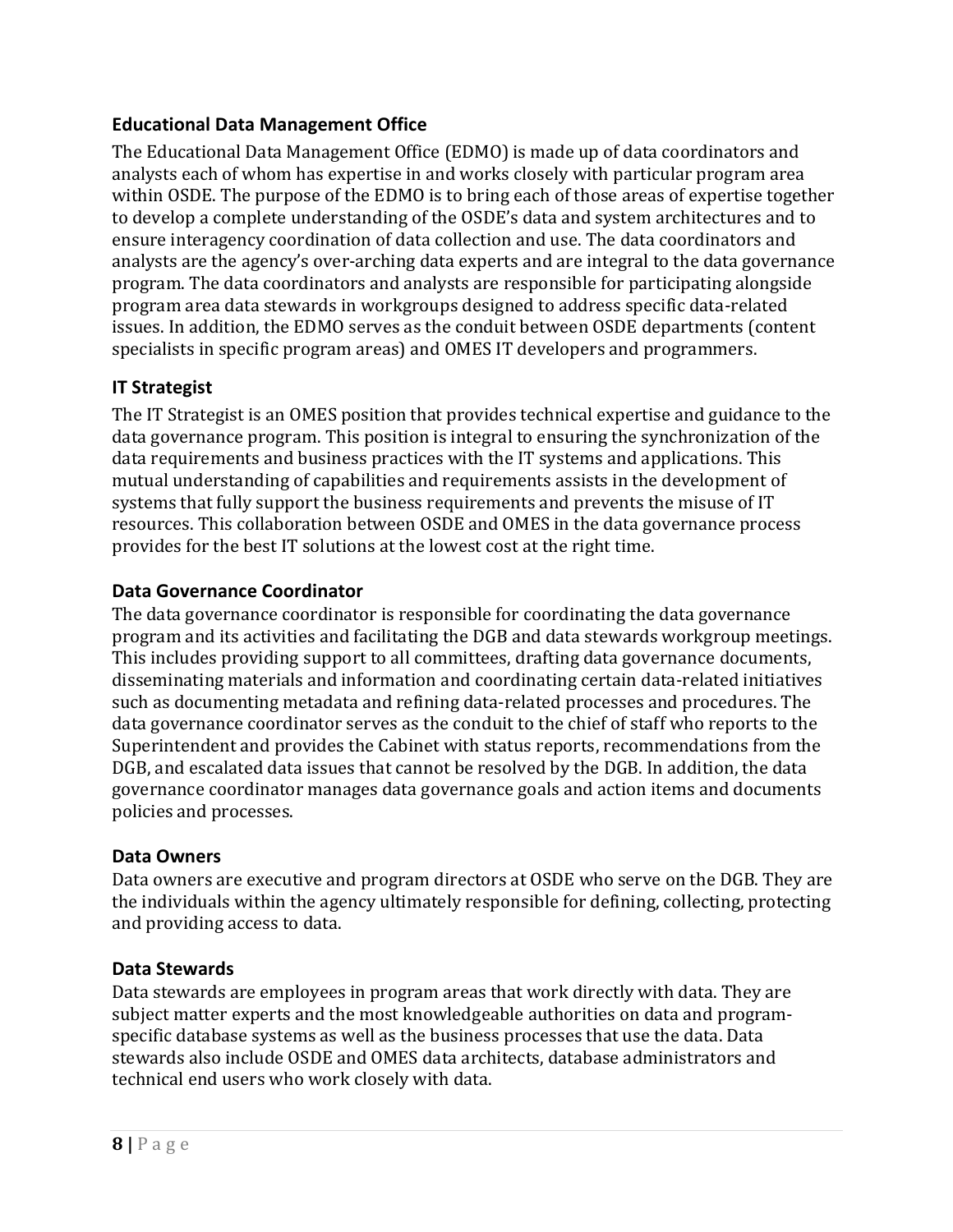#### <span id="page-9-0"></span>**Data Stakeholders**

OSDE has numerous stakeholders that require either student level or aggregate data sets. Some of the key stakeholders are:

- Legislators and other Government Officials
- Oklahoma School Districts
- Parents and Students
- Research Institutions
- Higher Education Institutions
- CareerTech
- Other State Agencies
- Federal Agencies
- Media
- Special Interest Groups
- General Public

## <span id="page-9-1"></span>**Data Governance Structure: Tiers, Responsibilities, and Objectives**

#### <span id="page-9-2"></span>**Superintendent and Cabinet**

The Superintendent has ultimate authority and responsibility over the data governance program. The Superintendent, with the direct support of the Cabinet, establishes the strategic vision and sets goals for the agency. They ensure that data governance is aligned with the strategic direction of the OSDE, ensuring that data governance efforts address all relevant and mission-critical needs of the enterprise. It manages data governance as an integrated program rather than as a set of unconnected projects. Finally, it recommends data governance solutions, priorities and policies to the State Superintendent for approval.

#### **Responsibilities of the Superintendent and Cabinet:**

- Articulate mission and strategic goals of the data governance program.
- Secure the support, resources and cooperation needed to operate the program.
- Resolve problems and unresolved issues escalated from the DGB.
- Advise the State Superintendent from an agency-wide perspective or "enterprise perspective" – that is based on what is best for the organization as a whole instead of what is merely desirable for a given division or program area.
- Ensure that each division and office is represented on the DGB and regularly attends and participates in the meetings of these two committees.

In situations where state statute requires review or approval of data governance decisions by the State Board of Education, the Governor or the legislature, the State Superintendent would submit a recommendation and supporting materials to those bodies for final decision-making.

## <span id="page-9-3"></span>**Data Governance Board (DGB)**

The DGB develops implementation plans for agency policies. It proposes data governance solutions, priorities, and policies to the Cabinet for review and communicates with internal and external stakeholders. The DGB consists of executive directors and program directors – i.e., "data owners" from across the agency – as well as the data governance coordinator and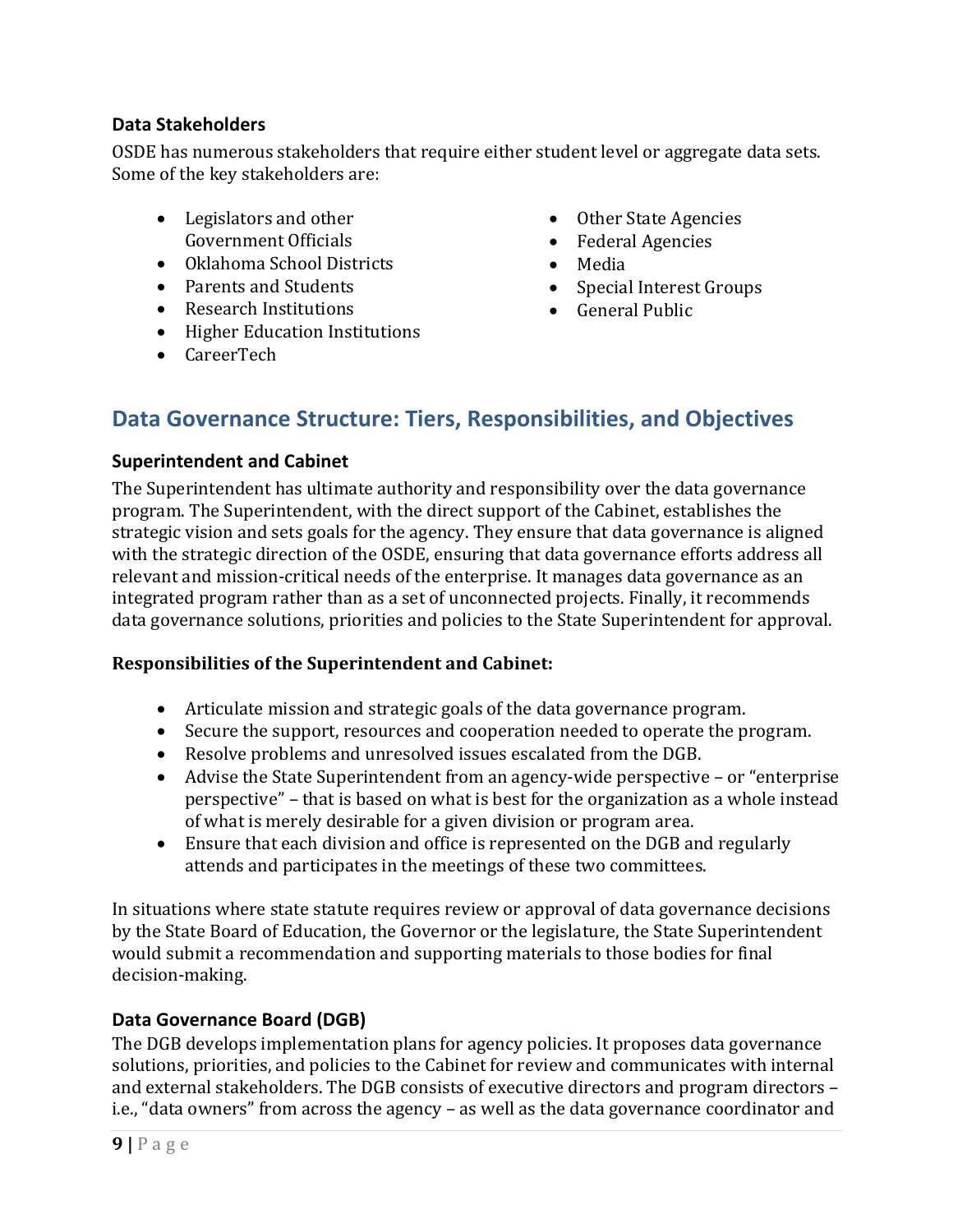the IT Strategist. The data governance coordinator identifies data owners for membership on the DGB. Individual Cabinet members approve DGB memberships for their respective areas.

## **Responsibilities of the DGB:**

- Resolve issues escalated from the Data Stewards Workgroups.
- Escalate issues that cannot be resolved by the DGB to the Cabinet.
- Review and recommend to the Cabinet data-related policies and program-level decisions at the OSDE.
- Propose enhancement and project prioritization.
- Develop plans and processes for the implementation of agency data governance policies.
- Identify data stewards to oversee specific data elements.
- Communicate with internal stakeholders and key data users.
- Solicit input from the External Advisory Committees, external stakeholders, or other data stewards as needed.

## **Objectives of the DGB:**

- Achieve consistency in collecting and reporting data across various agency teams and source systems.
- Achieve high quality data in the OSDE's collection, analysis and reporting.
- Respond in a timely manner to data issues that are escalated to the DGB.

## <span id="page-10-0"></span>**Data Stewards Workgroups**

In most cases, data stewards are staff already working closely with the data. OSDE will provide Data Stewards with the knowledge, tools, forums, and processes to become effective and efficient in their roles.

The main responsibility of data stewards workgroups is to assist in managing OSDE data assets to improve their validity, accessibility and quality. Data steward workgroups address a specific data-related issue, work with the DGB to continually improve agency data flow, and implement agency policy.

The data steward workgroups provide tactical-level implementation of the OSDE's datarelated policies, analyzes any tactical problems that arise, advises and receives assignments and priorities from the DGB and resolves technical issues. The data steward workgroup members outline the necessary components of the data governance initiative to meet the strategy as outlined by the Cabinet and DGB. For instance, they do impact analyses to determine how changes in specific data sets will affect program areas and help resolve data quality problems. Data owners identify data stewards for participation in data steward workgroups and provide those names to the data governance coordinator.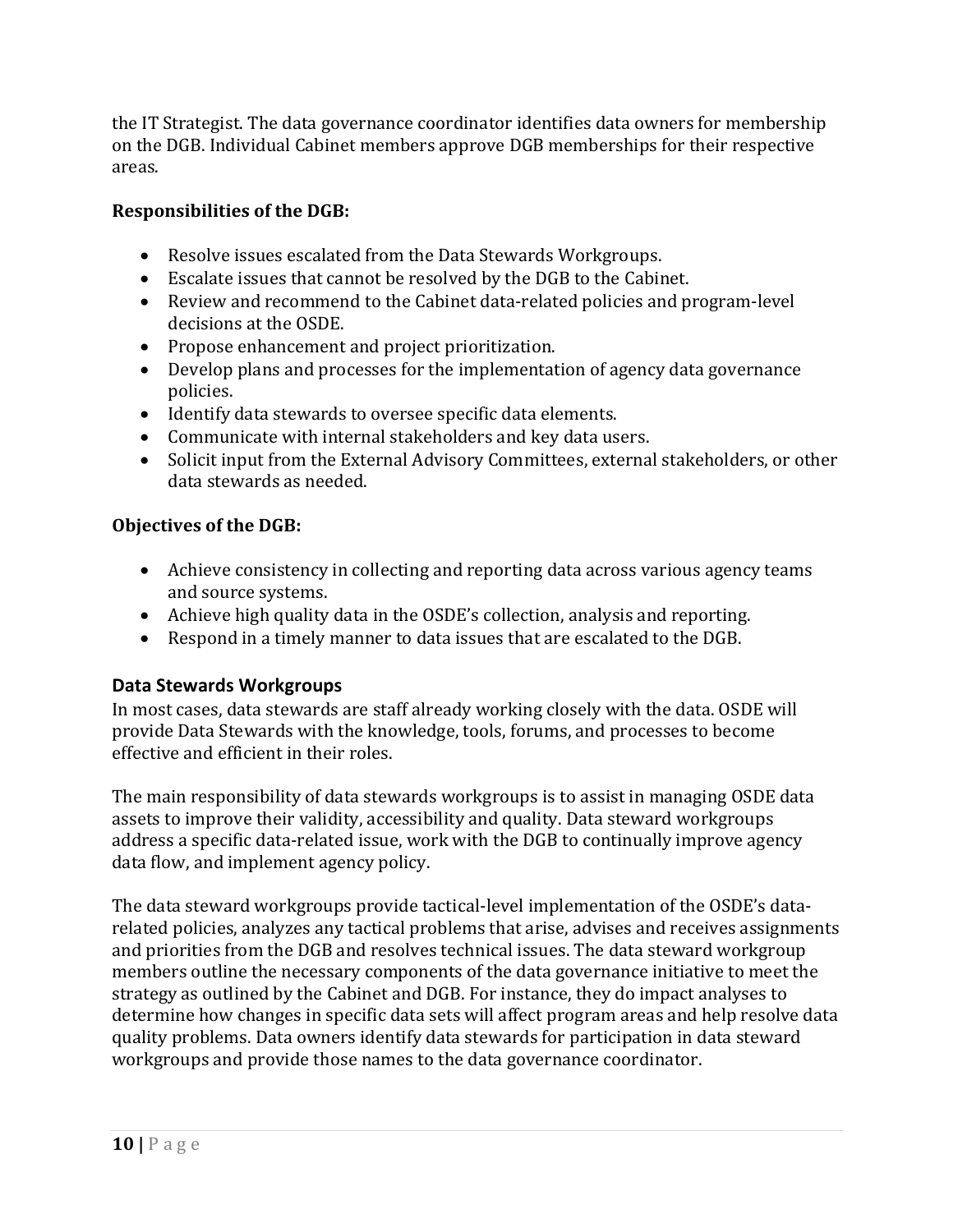If a development project identifies data problems, the data stewards invite an IT representative of the project either to (a) discuss the problem and its possible solutions, or (b) help with research and review of the issues at hand. The workgroup forwards recommendations to the DGB for review and discussion. Once consensus on a recommended solution is achieved by the DGB, the proposal is submitted to the Superintendent and Cabinet for review and approval.

## **Responsibilities of the Data Stewards:**

- Manage the definition, production, accountability and usage of data.
- Focus on maximizing data quality and efficiently managing the data enterprise-wide, not solely within one's division.
- Provide data analysis related to his/her specific program area.
- Evaluate data quality.
- Identify opportunities to share and re-use data.
- Enforce data quality standards.
- Identify and help to resolve data quality issues, such as integrity, timeliness, accuracy, completeness, etc.
- Escalate issues, as necessary, to the DGB.
- Communicate new and changed data requirements; business needs for data security; and criteria for archiving data to necessary individuals.
- Implement federal and state legislation involving data elements and reporting requirements, including reviewing Federal Register Notices, at the direction of the State Superintendent.
- Share tools and resources.
- Support the data owner who is accountable for making sure the designated data stewards carry out responsibilities.
- Foster an environment of learning and sharing expertise in relation to data stewardship throughout the agency.
- Solicit input from the External Advisory Committees or other data stewards as needed.

## **Data Steward Objectives:**

- Improve accountability for data accuracy.
- Attain a "single point of truth" for data (identify the "master" source of data, who is the true "owner" of data and minimize redundancy in data collection).
- Improve productivity by having a central and efficient electronic data reporting process in place.
- Improve reusability of data.
- Improve understanding of data.
- Improve reporting capability and timeliness of reporting.
- Improve data quality in order to reduce the cost of work efforts in relation to data clean up and analysis.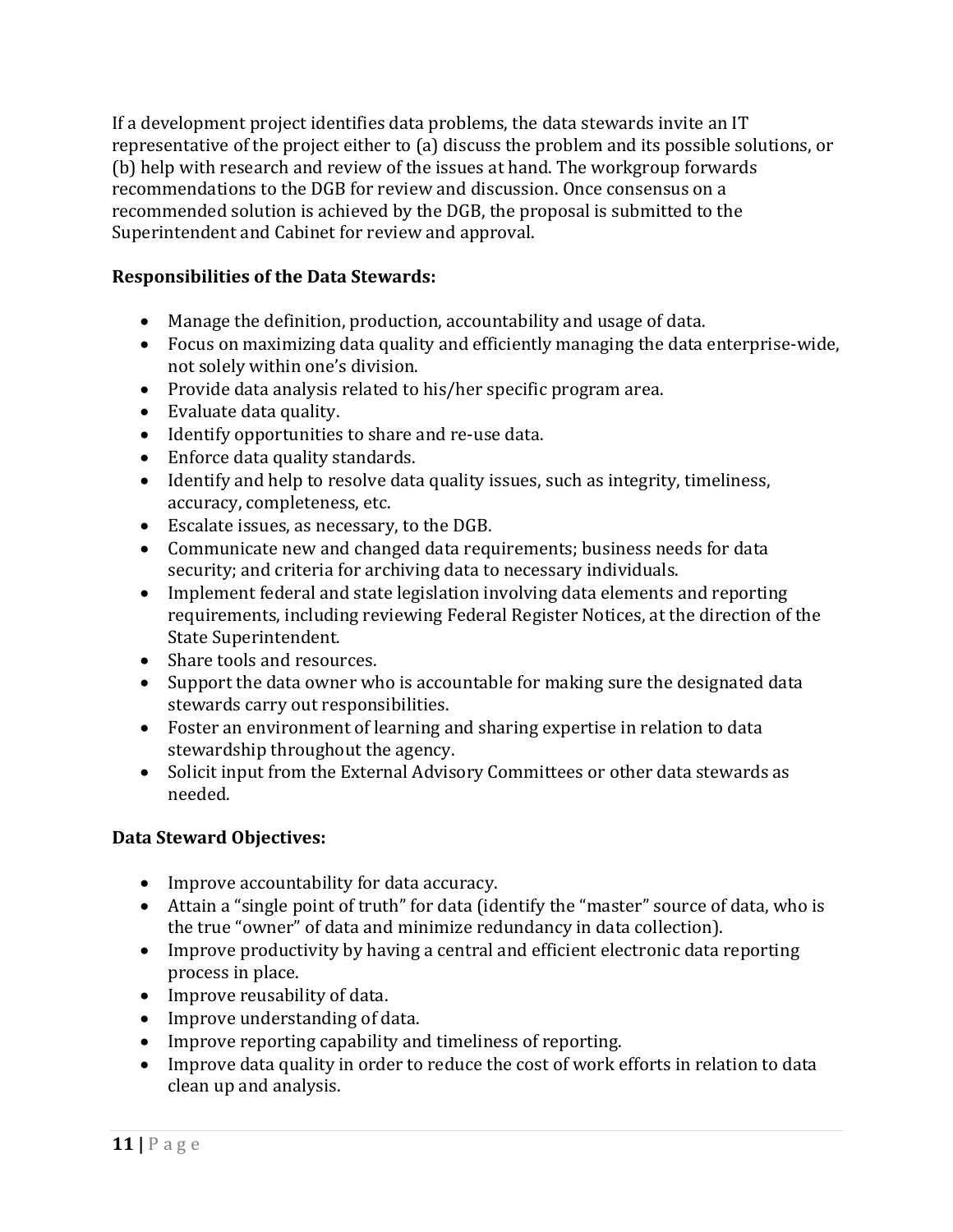• Improve understanding and communication with appropriate OSDE staff about any federal and state legislation that will impact OSDE data.

#### <span id="page-12-0"></span>**External Advisory Committee**

The three-tiered governance structure outlined above requires engagement and support from other critical stakeholders. Effective and frequent communication is essential for successful data governance and requires that executive leadership and the DGB tell stakeholders what steps are being taken and why, and inform all relevant stakeholders about how data governance benefits them. In addition, it is necessary to incorporate their ideas and feedback into proposed solutions to technical and data issues; the planning, design and review process; and potential data system changes. Input and feedback from all stakeholders make governance efforts more effective in achieving mission-critical goals and are vital for successful data governance. Such engagement also encourages cooperation with the inevitable changes that data governance requires, whether they are changes in work processes or they are as simple as adapting to standard data formats and terminology.

## <span id="page-12-1"></span>**Data Governance Meeting Schedule**

#### <span id="page-12-2"></span>**Superintendent's Cabinet**

Governance items will appear on the Superintendent's Cabinet agenda as determined by the Superintendent and the Chief of Staff.

#### <span id="page-12-3"></span>**Data Governance Board**

The DGB meets the third Wednesday of every month at 1:00 PM. Meetings are facilitated by the data governance coordinator.

#### <span id="page-12-4"></span>**Data Stewards Workgroups and External Advisory Committees**

The Data Stewards Workgroups and External Advisory Committees meet on an ad hoc basis. Meetings are organized and facilitated by the data governance coordinator.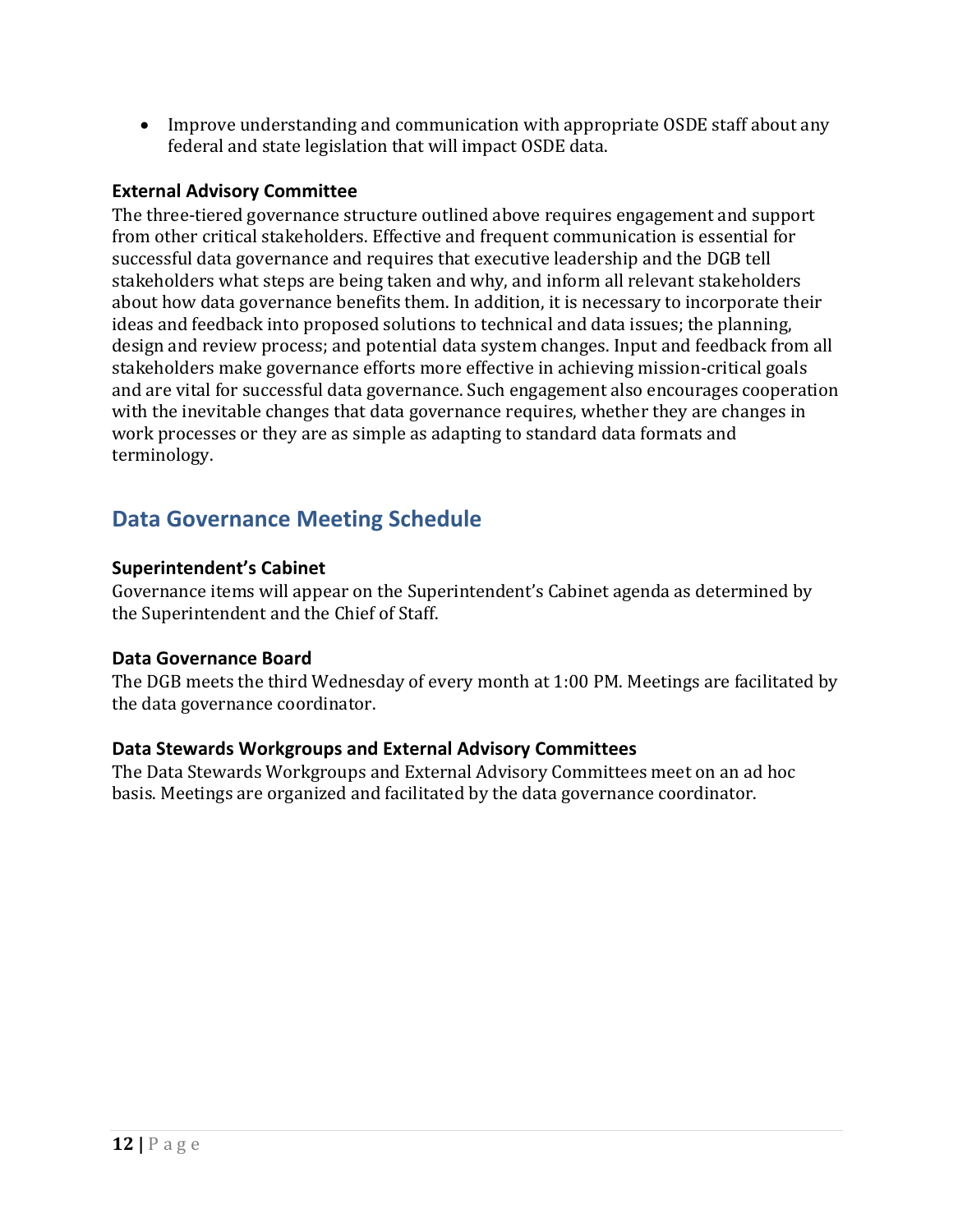# <span id="page-13-0"></span>**Appendix A. What Data Governance Is Not**

Understanding what data governance *is not* can help focus on what it *is.* 

Data governance is *NOT*:

- Data cleansing or extract, transform and load data (ETL)
- Data warehousing
- Database design
- Project management

While each of these is affected by or related to the data governance program, data governance addresses more than these disciplines and each of these areas has facets beyond data governance, such as technological and architectural solutions.

## <span id="page-13-1"></span>**Appendix B. Data Steward Responsibility Areas**

Federal Reporting (EDEN/ED*Facts*):

- Identify and record EDEN/EDFacts metadata documentation such as business rules, transformations and source information.
- Confirm that source data is ready for extract to EDEN repository.
- Spot-check data transformations in EDEN repository.
- Verify data accuracy of EDEN/EDFacts files.
- Work with EDFacts Coordinator and programmer to resolve any data quality issues.
- Submit data (or request that data be submitted) to EDEN/EDFacts.

External Data Requests:

- Support the Office of Legal Services as requested in preparing and publishing/releasing data.
- Assist in determining the best source to fulfill data requests.
- Assist in determining if data / report already exists and can be utilized.
- Communicate with the data owner about data from their program area being sent outside of the OSDE, as necessary depending on customer and data.

Enterprise Data Management:

- Identify and record enterprise-wide metadata such as business rules, transformations and source information in OSDE meta-data repository.
- Confirm that source data are ready for ETL (extract, transform and load) to the data warehouse.